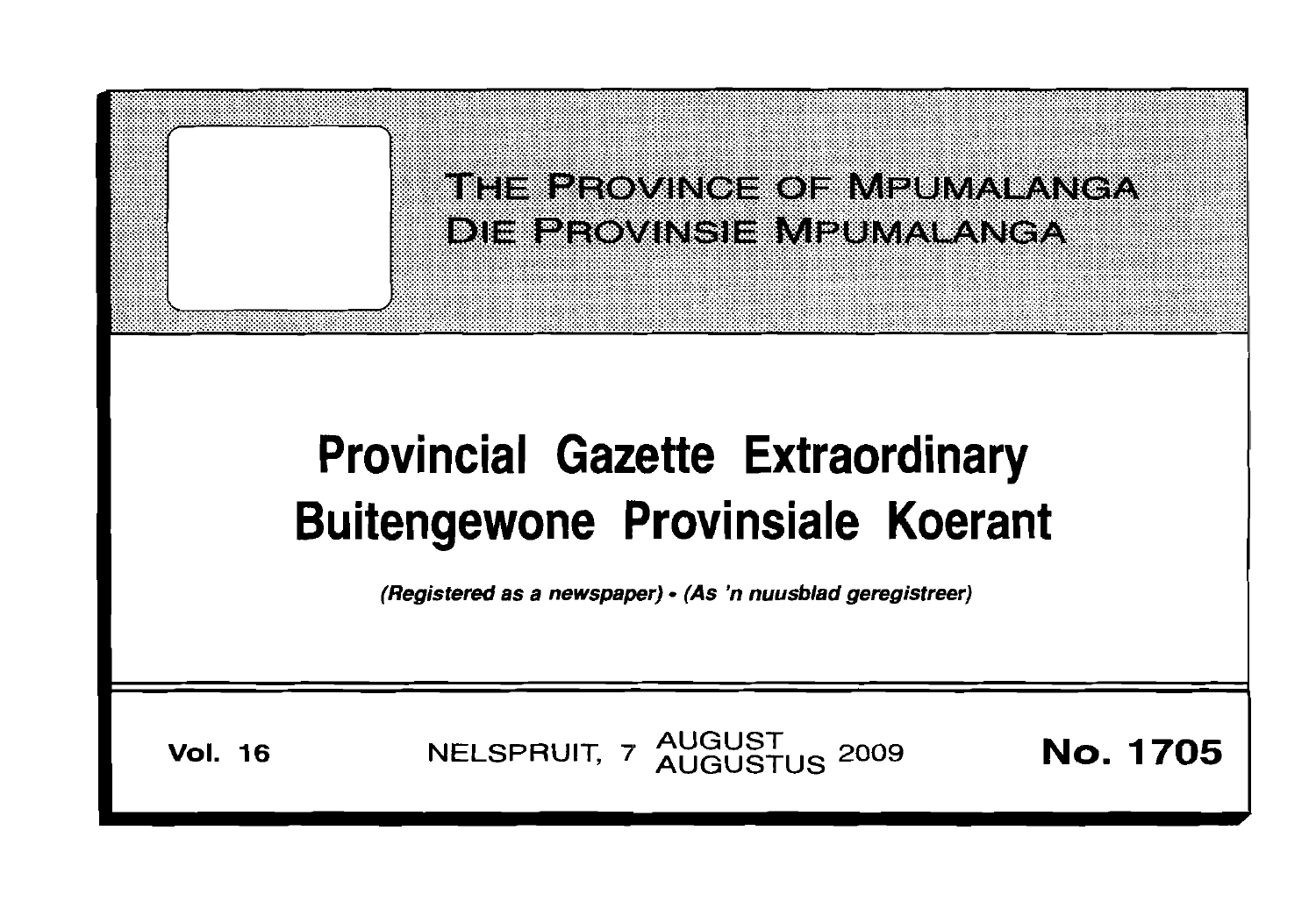## No.

## **CONTENTS • INHOUD**

Page Gazette<br>No. No. No. No.

#### **GENERAL NOTICE**

243 Local Government: Municipal Structures Act (117/1998): Proclamation of names of traditional leaders who may participate in the Municipal Councils .. 3 1705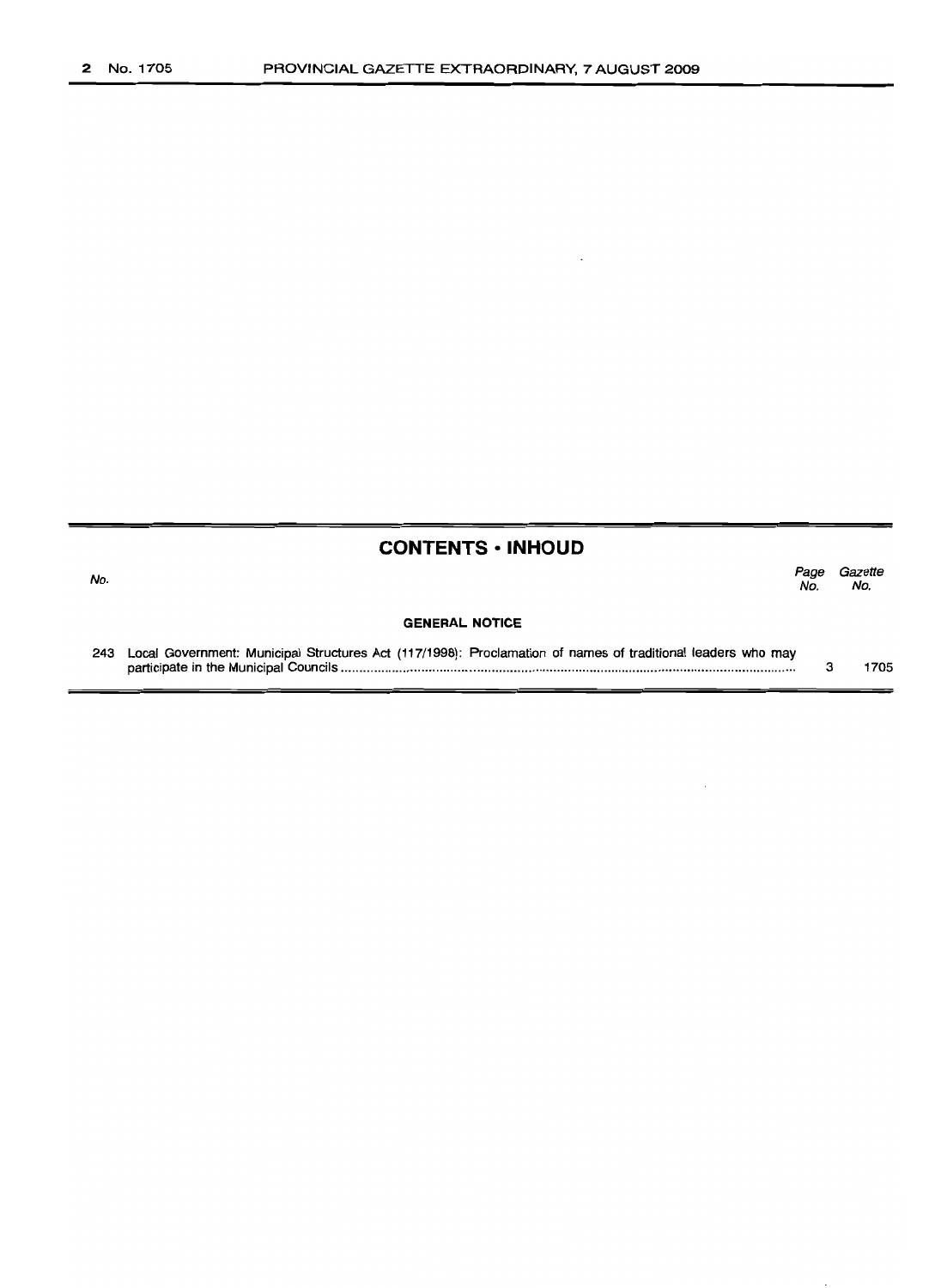# GENERAL NOTICE

## NOTICE 243 OF 2009

## LOCAL GOVERNMENT; MUNICIPAL STRUCTURES ACT. 1998

## PROCLAMATION OF NAMES OF TRADITIONAL LEADERS WHO MAY PARTICIPATE IN THE MUNICIPAL COUNCILS IN TERMS OF SECTION 81(2) OF THE LOCAL GOVERNMENT: MUNICIPAL STRUCTURES ACT, 1998 (ACT No, 117 OF 1998)

I, Mohlalefi Norman Mokoena, Member of the Executive Council responsible for Co-operative Governance and Traditional Affairs in the Mpumalanga Province, hereby gives notice in tenns of section 81(2) of the Local Government: Municipal Structures Act, 1998 (Act No. 117 of 1998), that I hereby, after consultation with the Mpumalanga House of Traditional Leaders. identify the Traditional Leaders who may participate in the Municipal Councils proceedings, as set out in Schedule attached hereto.

Given under my hand at Nelspruit on the 16<sup>th</sup> of July 2009

~J2C>i

M.N. MOKOENA MEC: CO-OPERATIVE GOVERNANCe AND TRADITIONAL AFFAIRS MPUMALANGA PROVINCE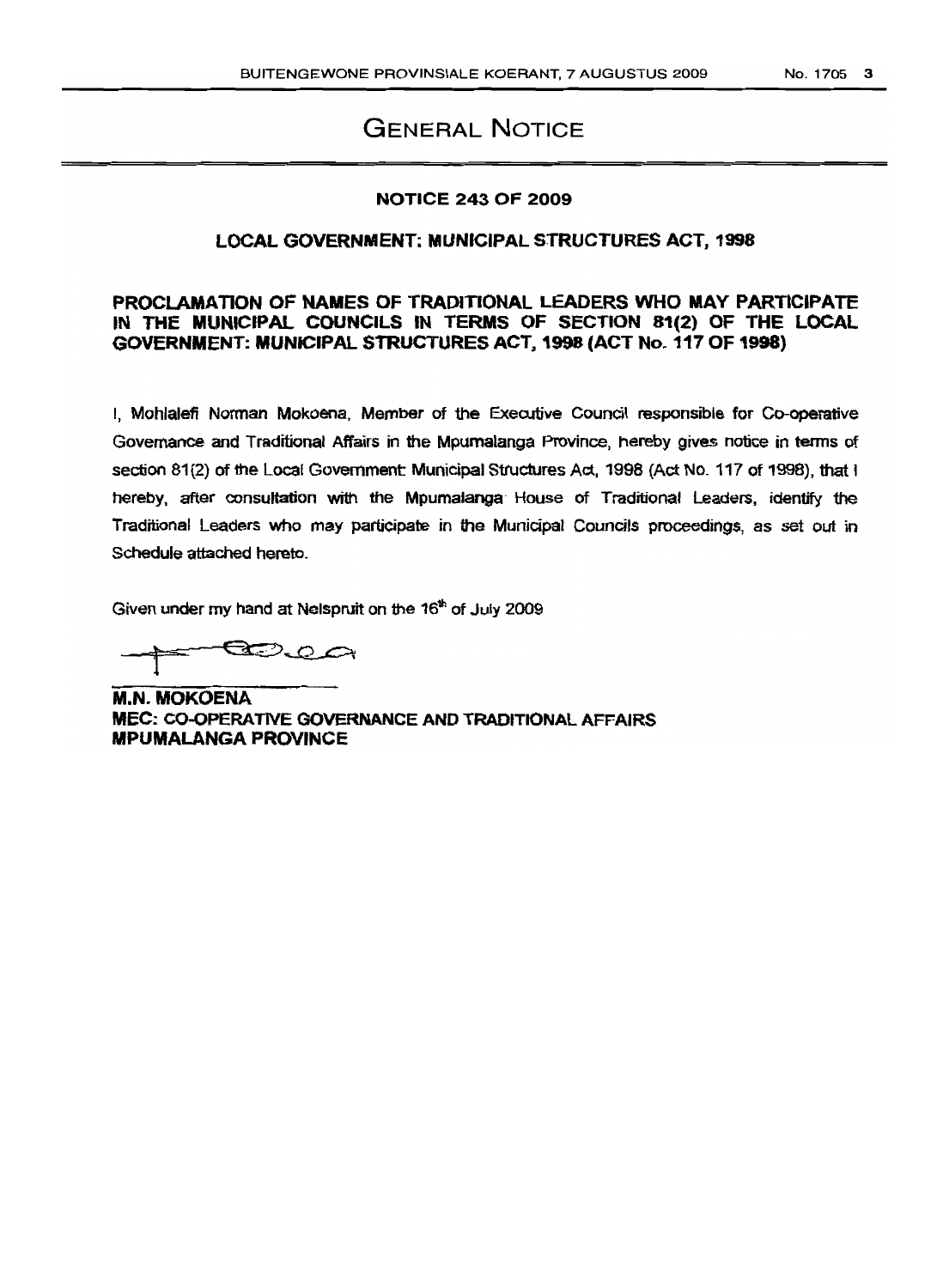## **SCHEDULE**

Senior Traditional Leaders in the Gert Sibande District Municipality are as follows:

- l. Inkhosi KJ Malaza
- 2. Inkhosi MS Mnisi
- 3. Inkhosi JA Tsbabalala
- 4. Inkhosi JV Nhlapho
- 5. Inkhosi LF Nkosi
- 6. Morena LE Moloi
- 7. Inkhosi TB Mthetbwa

## Albert Lutbuli Local Municipality

- 1. Inkhosi CMDlamini
- 2. Inkhosi MB Mnisi
- 3. Inkhosi TM Nkosi
- 4. Inkhosi TP Nkosi
- 5. Inkhosi 1M Nkosi
- 6. Inkhosi MS lllatshwayo
- 7. Inkhosi RA Nkosi

## Nkangala District: Thembisile Local Municipality

- 1. lngwenyama EM Mabena
- 2. Ikosi AP Nkwanyane
- 3. lkosi NJ Mahlangu
- 4. Ikosi FJ Mabena
- 5. Ikosi AJ Mabena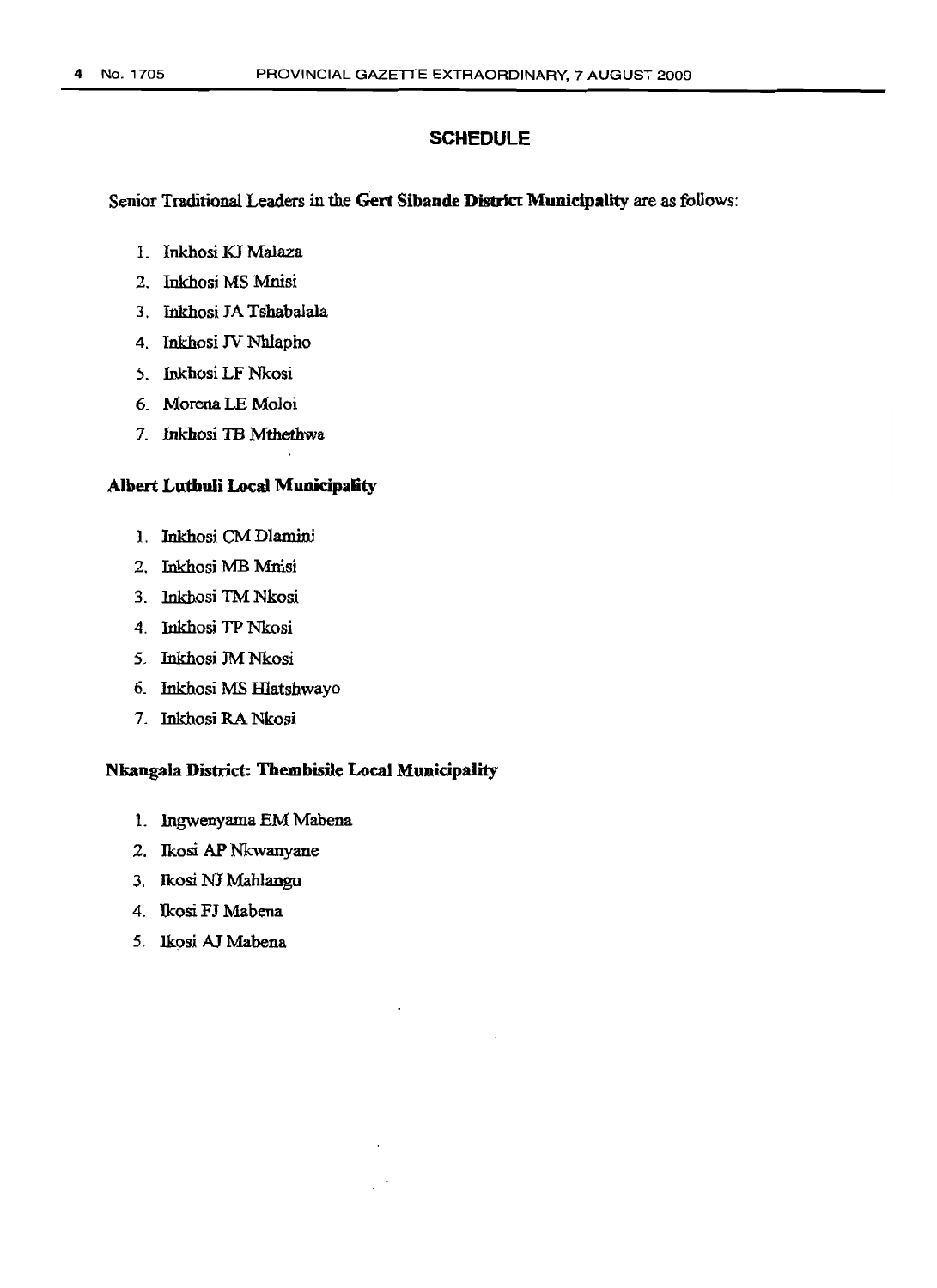#### Ehlanzeni District: Bushbuckridge Local Municipality

- 1. Kgosi MO Mashego
- 2. Kgosi DG Mashego
- 3. Kgosi RN Chiloane
- 4. Kgosi AL Chiloane
- 5. Kgosi SE Malele
- 6. Kgosi LM Mokoena
- 7. Hosi PP Mnisi
- 8. Hosi ML Nkuna
- 9. Hosi HN Khoza
- 10. Hosi ME Nxumalo

## Mbombela Local Municipality

- l. Inkhosi SA Nkosi
- 2. Inkhosi HR Nkosi
- 3. Inkhosi MJMdluli
- 4. Inkhosi TS Dlamini
- 5. Inkhosi RM Mbuyane
- 6. Inkhosi TF Mashigo
- 7. Kgosi NS Mogane
- 8. Inkhosi SB Khumalo

## Nkomazi Local MUDicipality

- L Inkhosi SG Ngomane
- 2. Inkhosi SO Ngomane
- 3: Inkhosi MG Mkhatshwa
- 4. Inkhosi SE Mkhatshwa
- 5. Inkhosi MS Mahlalela
- 6. Inkhosi SE Ngomane